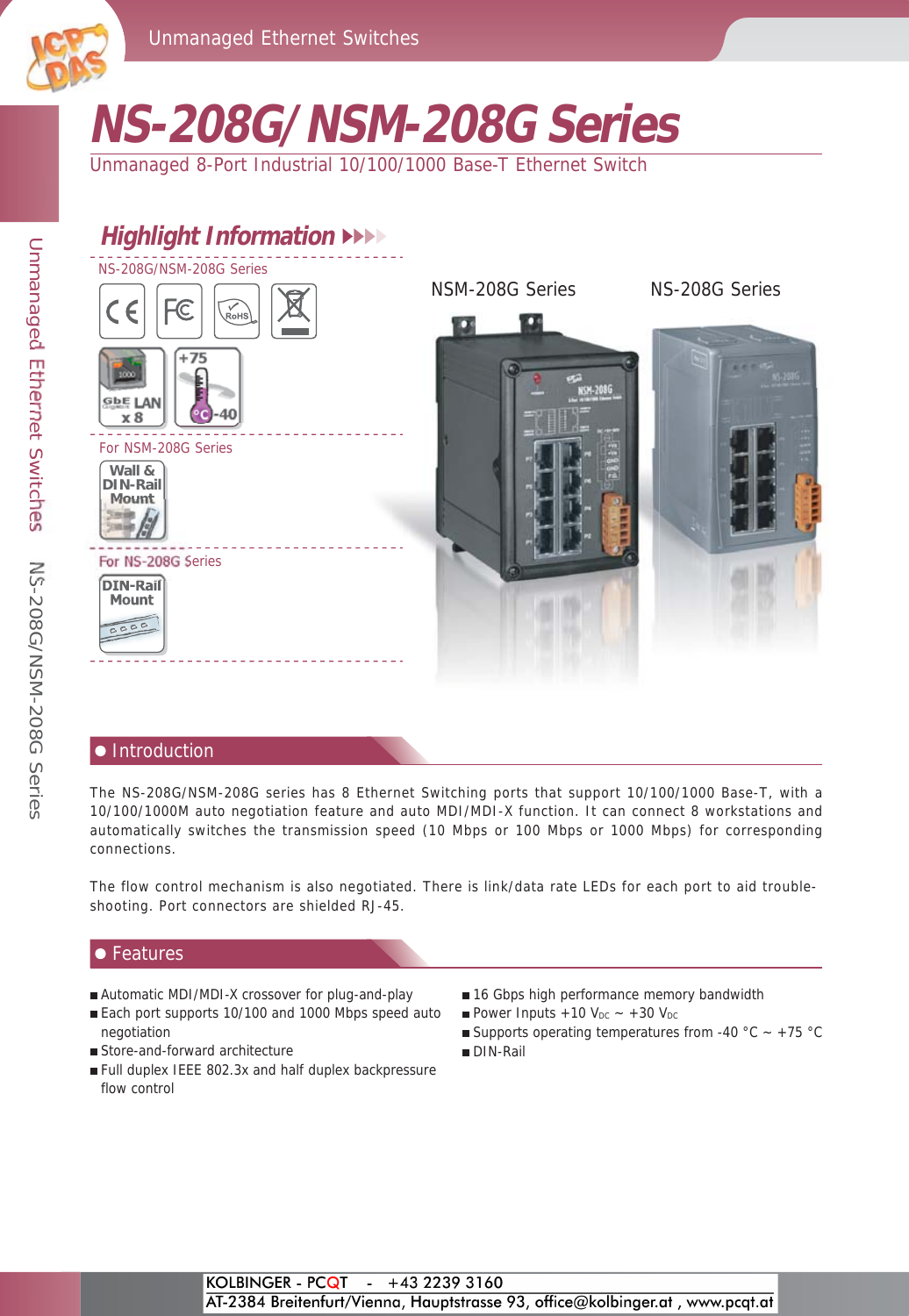### $\bullet$  Specifications

| <b>Models</b>                    | <b>NS-208G</b>                                                                               | <b>NSM-208G</b>           |  |  |
|----------------------------------|----------------------------------------------------------------------------------------------|---------------------------|--|--|
| <b>Technology</b>                |                                                                                              |                           |  |  |
| <b>Standards</b>                 | IEEE 802.3, 802.3u, 802.3ab and 802.3x                                                       |                           |  |  |
| Processing Type                  | Store & forward, wire speed switching                                                        |                           |  |  |
| <b>MAC Addresses</b>             | 8192                                                                                         |                           |  |  |
| Memory Bandwidth                 | 16 Gbps                                                                                      |                           |  |  |
| Frame Buffer Memory              | 1 Mbit                                                                                       |                           |  |  |
| Jumbo Frames                     | 9K for Speed 1000M                                                                           |                           |  |  |
| <b>Flow Control</b>              | IEEE 802.3x flow control, back pressure flow control                                         |                           |  |  |
| Interface                        |                                                                                              |                           |  |  |
| RJ-45 Ports                      | 10/100/1000 Base-T auto negotiation speed, F/H duplex mode, and auto<br>MDI/MDI-X connection |                           |  |  |
| <b>LED Indicators</b>            | Power, 10/100/1000M, Link/Act                                                                |                           |  |  |
| <b>Ethernet Isolation</b>        | 1500 Vrms 1 minute                                                                           |                           |  |  |
| Frame Ground for EMS Protection  | Yes                                                                                          |                           |  |  |
| Cable                            | Ethernet: 2-pair UTP/STP Cat.3, 4, 5, EIA/TIA-568 100 $\Omega$                               |                           |  |  |
|                                  | Fast Ethernet: 2-pair UTP/STP Cat. 5, EIA/TIA-568 100 2                                      |                           |  |  |
|                                  | Gigabit Ethernet: 4-pair UTP/STP Cat.5, EIA/TIA-568 100 Ω                                    |                           |  |  |
| Power                            |                                                                                              |                           |  |  |
| Input Voltage Range              | $+10$ V <sub>DC</sub> $\sim$ +30 V <sub>DC</sub> (Non-isolation)                             |                           |  |  |
| Power Consumption                | 0.3 A @ 24 $V_{DC}$ , +/-5% arrowed with 1000M Full duplex                                   |                           |  |  |
| Protection                       | Power reverse polarity protection                                                            |                           |  |  |
| Frame Ground for EMS Protection  | Yes                                                                                          |                           |  |  |
| Connection                       | 5-Pin Removable Terminal Block                                                               |                           |  |  |
| Mechanical                       |                                                                                              |                           |  |  |
| Casing                           | Plastic (Flammability UL 94V-0)                                                              | Metal (IP20 Protection)   |  |  |
| Dimensions (W x L x H)           | 64 mm x 98 mm x 118 mm                                                                       | 73 mm x 102 mm x 132 mm   |  |  |
| Installation                     | DIN-Rail                                                                                     | DIN-Rail or Wall Mounting |  |  |
| Environmental                    |                                                                                              |                           |  |  |
| <b>Operating Temperature</b>     | -40 °C ~ +75 °C                                                                              |                           |  |  |
| Storage Temperature              | -40 °C ~ +75 °C                                                                              |                           |  |  |
| <b>Ambient Relative Humidity</b> | 10% ~ 90% RH, non-condensing                                                                 |                           |  |  |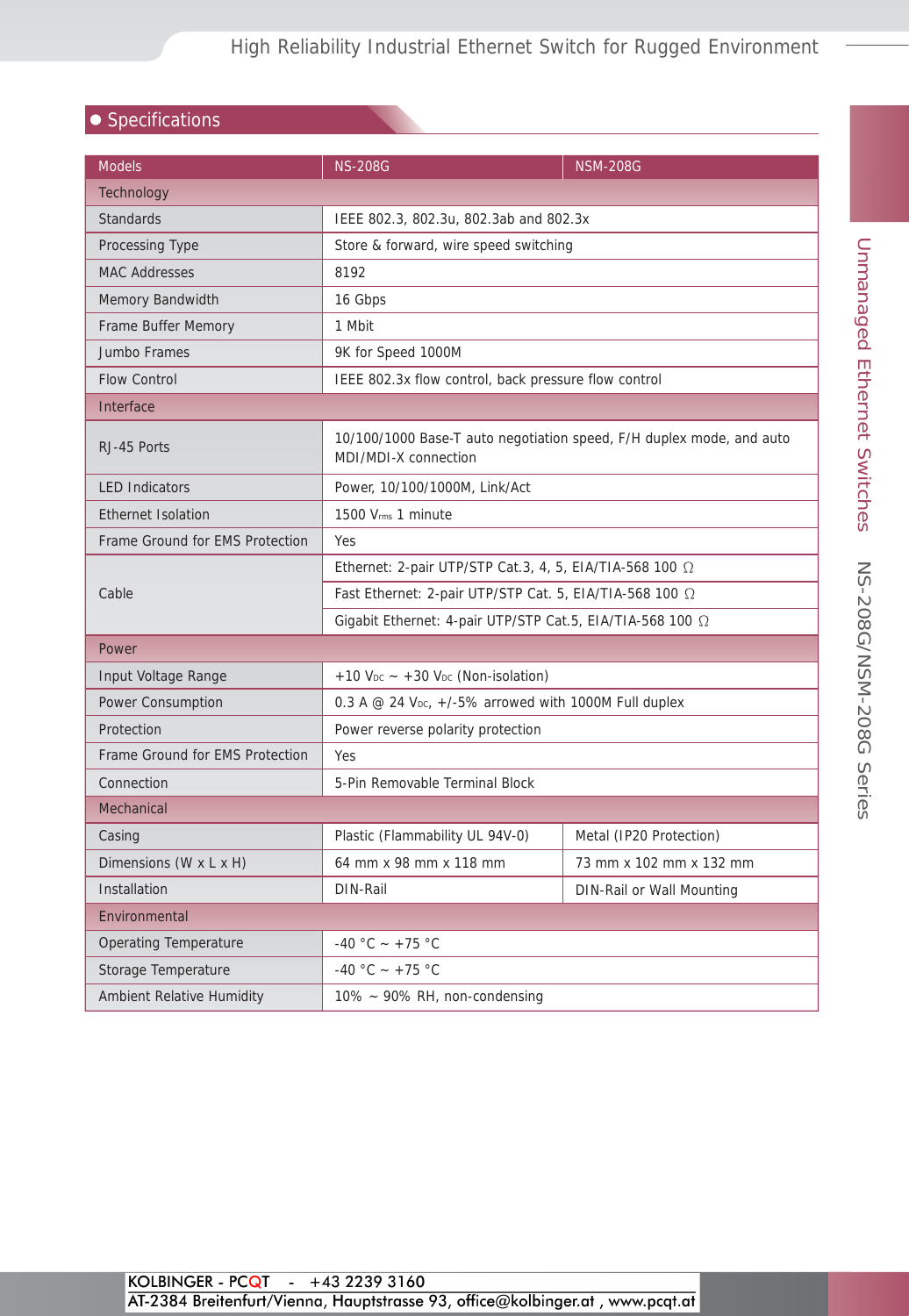

| <b>LED Indicator Functions</b> |                |                    |  |
|--------------------------------|----------------|--------------------|--|
| <b>LED</b>                     | Color          | <b>Description</b> |  |
| Power                          | Red On         | Power is On        |  |
|                                | Red Off        | Power is Off       |  |
| <b>Ethernet Port</b>           | Orange On      | Link to 1000 Mbps  |  |
|                                | Green On       |                    |  |
|                                | Only Orange On | Link to 100 Mbps   |  |
|                                | Only Green On  | Link to 10 Mbps    |  |



### **Internal Pin Function Pin Function Pin Function for Terminal Block**

External power supply is connected using the removable terminal block:

 $+Vs$ : Power input (+10 V<sub>DC</sub>  $\sim$  +30 V<sub>DC</sub>) and should be connected to the power supply  $(+)$ 

**GND**: Ground and should be connected to the power supply (-)

**F.G.** : F.G. stands for Frame Ground (protective ground). It is optional. If you use this pin, it can reduce EMI radiation; improve EMI performance and ESD protection.